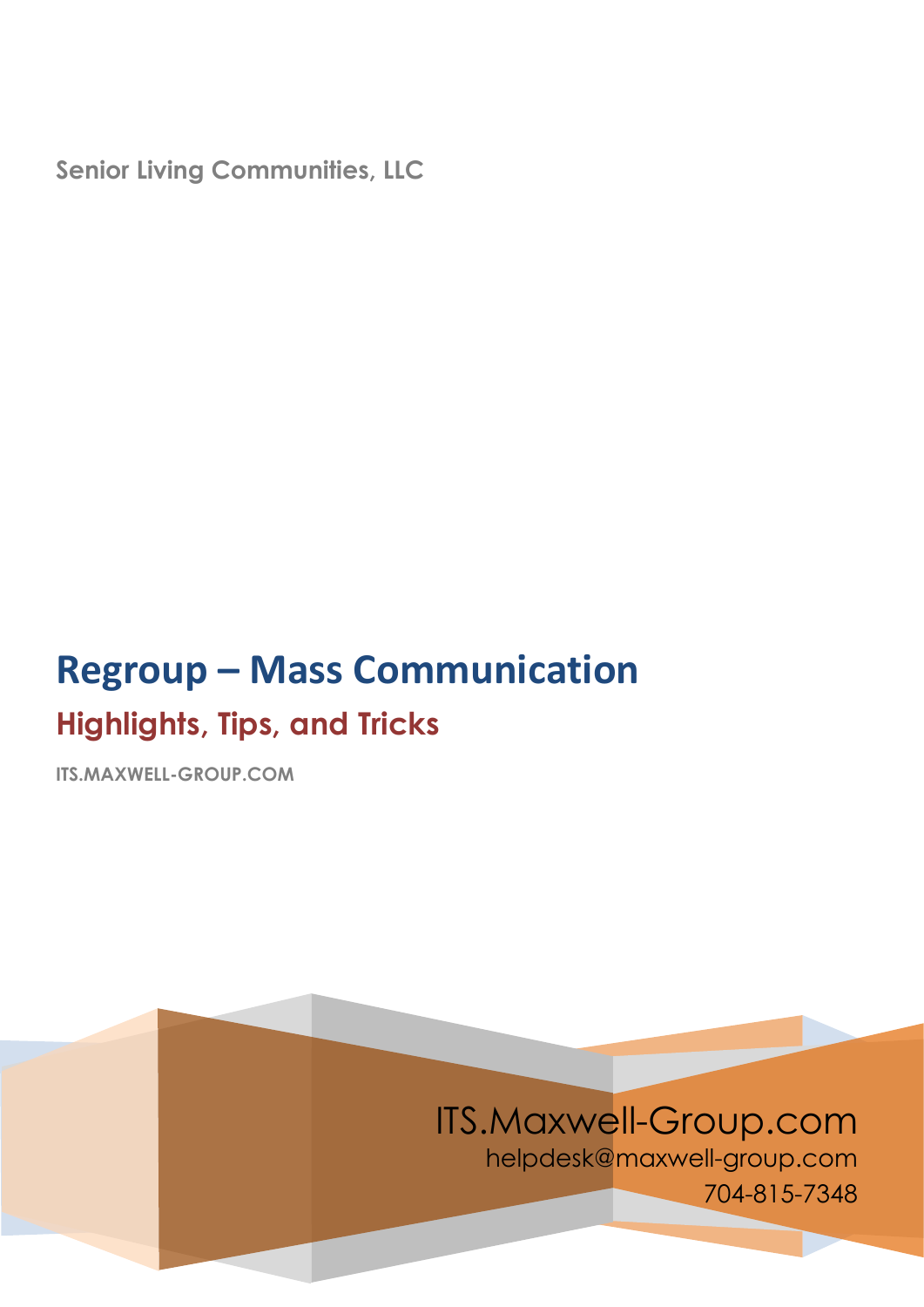### **Emergency Notifications: Additional Group to Include**

We have created a group within Regroup that should be included in Emergency Alerts that impact the staff and residents.

The group is named "**Home Office Senior Leadership Team**".

This group includes several Leadership Members at the Home Office in Charlotte, NC that need to be aware of emergency communications being sent to staff and residents.

Here are the steps necessary to make sure "Home Office Senior Leadership Team" is included in your Post.

1) Within the "Create Post Page", click on the down arrow of the Group Name field or start to type "Home Office".



2) Select "Home Office Senior Leadership Team" along with any other groups you wish to include in the Post.

| Create a Post                                                                                                                                                                          |       |
|----------------------------------------------------------------------------------------------------------------------------------------------------------------------------------------|-------|
| <b>RECIPIENTS</b><br>Select Regroup Locations                                                                                                                                          | Close |
| <b>Regroup Groups</b><br>Home Office Senior Leadership Team at Maxwell-Group,   x<br>$\overline{\phantom{a}}$<br>OV - Community Emergency Alerts at Maxwell-Group   x<br>Select All Cc |       |
| Choose recipients via map<br><b>Choose</b><br>Show additional options                                                                                                                  |       |

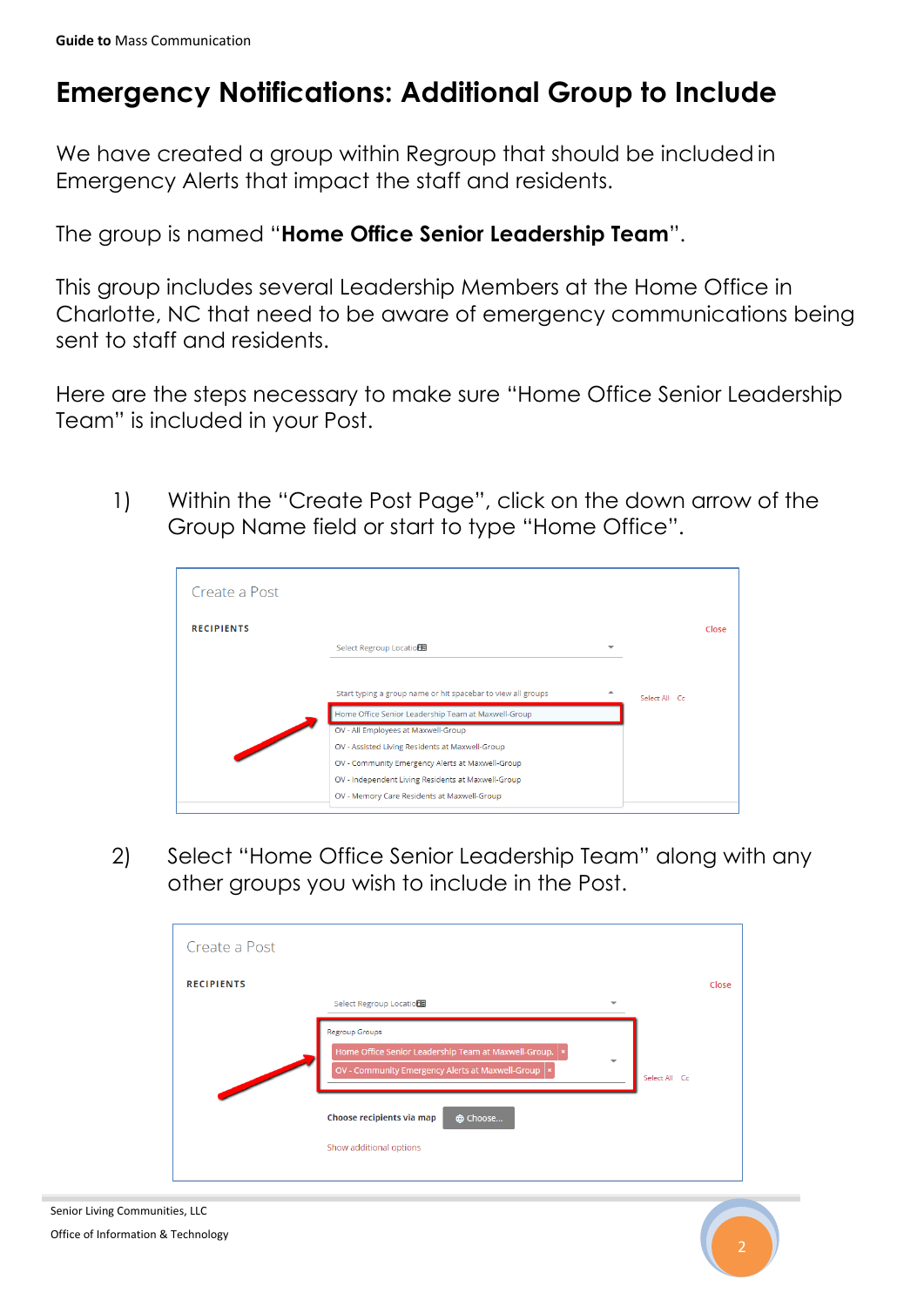### **Create a Posts: Things to Know**

There are several things that need to be remembered when creating posts. We have listed the most important below.

1) **Groups.** Several of the groups within Regroup are created and maintained automatically. Here are two unique groups you need to be aware of and their description:

"Home Office Senior Leadership Team"

This group includes several Home Office leadership staff. The primary function of this group is to keep the Home Office informed of Emergency related message affecting staff and/or residents.

#### "Community Emergency Alerts"

This group contains all active Employees and all Active Residents. The primary function of this group is to send the same message to employees and residents.

2) **"Show additional options".** This option allows you to include individuals to a post versus an entire group. Example: If you send a message to the group "Independent Living Residents" and you want your Executive Director and/or Wellness Director, you can click on "Show additional options" and type their names to include them in the Post.

| <b>Regroup Groups</b>                 | OV - Independent Living Residents at Maxwell-Group   x |  |
|---------------------------------------|--------------------------------------------------------|--|
|                                       | Choose recipients via map<br><b>A</b> Choose           |  |
| Hide additional options               |                                                        |  |
| <b>Regroup Users</b><br>Robert Hogan, | Bettina Bowen   ×                                      |  |
| <b>Contact List</b><br>Max 10MB       | Browse                                                 |  |

Senior Living Communities, LLC Office of Information & Technology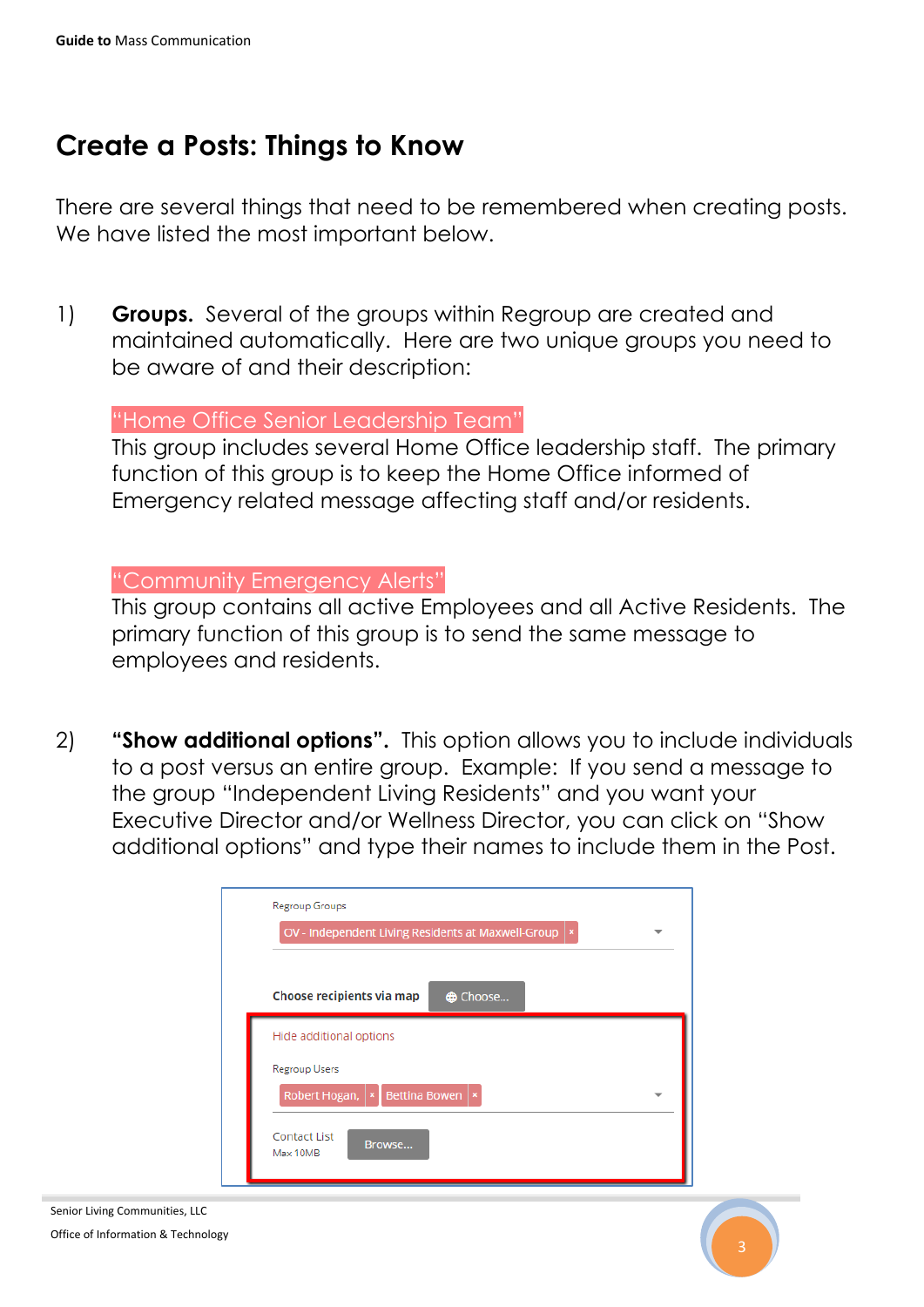3) **Emergency Contacts: How to include in a Post.** Emergency Contacts associated to Residents are pulled from Vision. Refer to "[Regroup:](http://its.maxwell-group.com/wp-content/uploads/2017/09/Regroup-Emergency-Contacts-Integration-with-Vision.pdf)  [Emergency Contact Integration with Vision](http://its.maxwell-group.com/wp-content/uploads/2017/09/Regroup-Emergency-Contacts-Integration-with-Vision.pdf)" for more information. To include Emergency Contacts in Call (TTS/Voice), you need to select the "Phone Type\*" of "Other".

| Phone Type* |                                          |              |  |
|-------------|------------------------------------------|--------------|--|
|             | Work $\checkmark$ Home $\checkmark$ Cell | Other $\_\_$ |  |

4) **Sender: Custom Settings.** It may be beneficial to use the Custom options within Sender so recipients know who the message is coming from. Using your individual email (instead of the generic/default email address) and/or phone number, will make the message more personal.

| <b>SENDER</b> | Email From *<br>Osprey Village Social Director sd.regroup@osprey-village.com<br>Group Address Maxwell-Group-ov-independent-living-<br>residents@regroup.com | Close |
|---------------|-------------------------------------------------------------------------------------------------------------------------------------------------------------|-------|
|               | Custom<br>asalierno@maxwell-group.com<br><b>ANIELLO SALIERNO</b>                                                                                            |       |
|               | Email Reply-to *<br><b>Group Address</b><br>O<br>Custom asalierno@maxwell-group.com<br><b>Blank</b>                                                         |       |
|               | Caller ID *<br>17042461606<br>Caller Name *                                                                                                                 |       |
|               | Maxwell Group                                                                                                                                               |       |